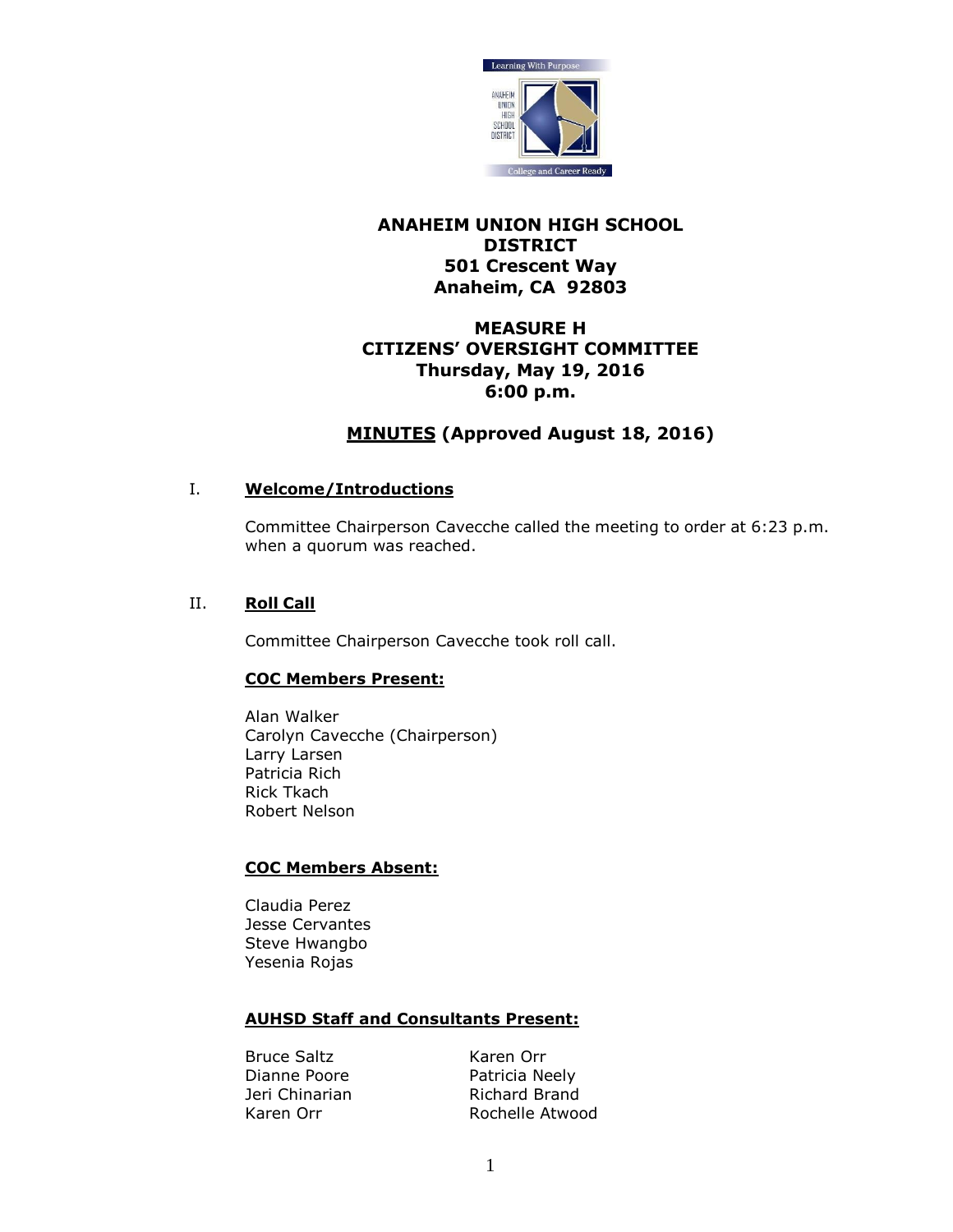### III. **Adoption of Agenda and Approval of Minutes**

Committee member Rick Tkach made a motion that was seconded by member Robert Nelson to:

- Adopt the agenda of the May 19, 2016 COC meeting
- Approve the minutes of the February 9, 2016 COC meeting

All committee members agreed and the agenda was adopted and the minutes were approved.

### IV. **Public Comment**

There were no public comments.

#### V. **Staff Update on Measure H Program**

Richard Brand presented an update of the Katella High School DROPS Site Improvement project which is under construction. He explained the funding, budget, phasing of the work and the schedule. Soft costs and hard costs were explained including contingencies of the project. The project is currently in Phase 1.

Patricia Neely discussed Dale Junior High School's modernization and new construction project which is in its planning phase. The potential scope, budget and project schedule were discussed. Three funding scenarios (Options A, B and C) were explained, which are based on the passing of Proposition 51 (State Facility Bond) in November. Each option impacts the project's budget and therefore, the scope.

Richard Brand discussed the Cypress High School Site Improvement Project which is in its planning phase. The project will be done in two phases based on available funding. Phase I will include the replacement of the student parking area and the incorporation of solar carport sheds. Quad concrete will be replaced and new landscaping, and shade structures will be provided. Security fencing will be included in the scope. Phase II will include the regrading of a portion of the fields, renovation of tennis courts, additional hardscape and the installation of a bike rack enclosure.

Patricia Neely presented an update on the  $21^{st}$  Century classroom furniture. Two hundred seventeen classrooms district wide will be upgraded to receive the second wave of furniture this summer. Painting and flooring upgrades were funded with Maintenance funds.

Bruce Saltz gave an update on bond expenditures through April 30, 2016.

#### VI. **Discussion/Information Items**

#### Bylaws

Chairperson Cavecche reported on the activities of the Bylaw Subcommittee formed by Chairperson Cavecche, and members Larry Larsen, and Robert Nelson. The draft document of the Independent Citizens' Oversight Committee Bylaws was presented to the members and the ensuing discussion was led by Chairperson Cavecche. Changes were discussed amongst the members and final recommendations were incorporated into the draft.